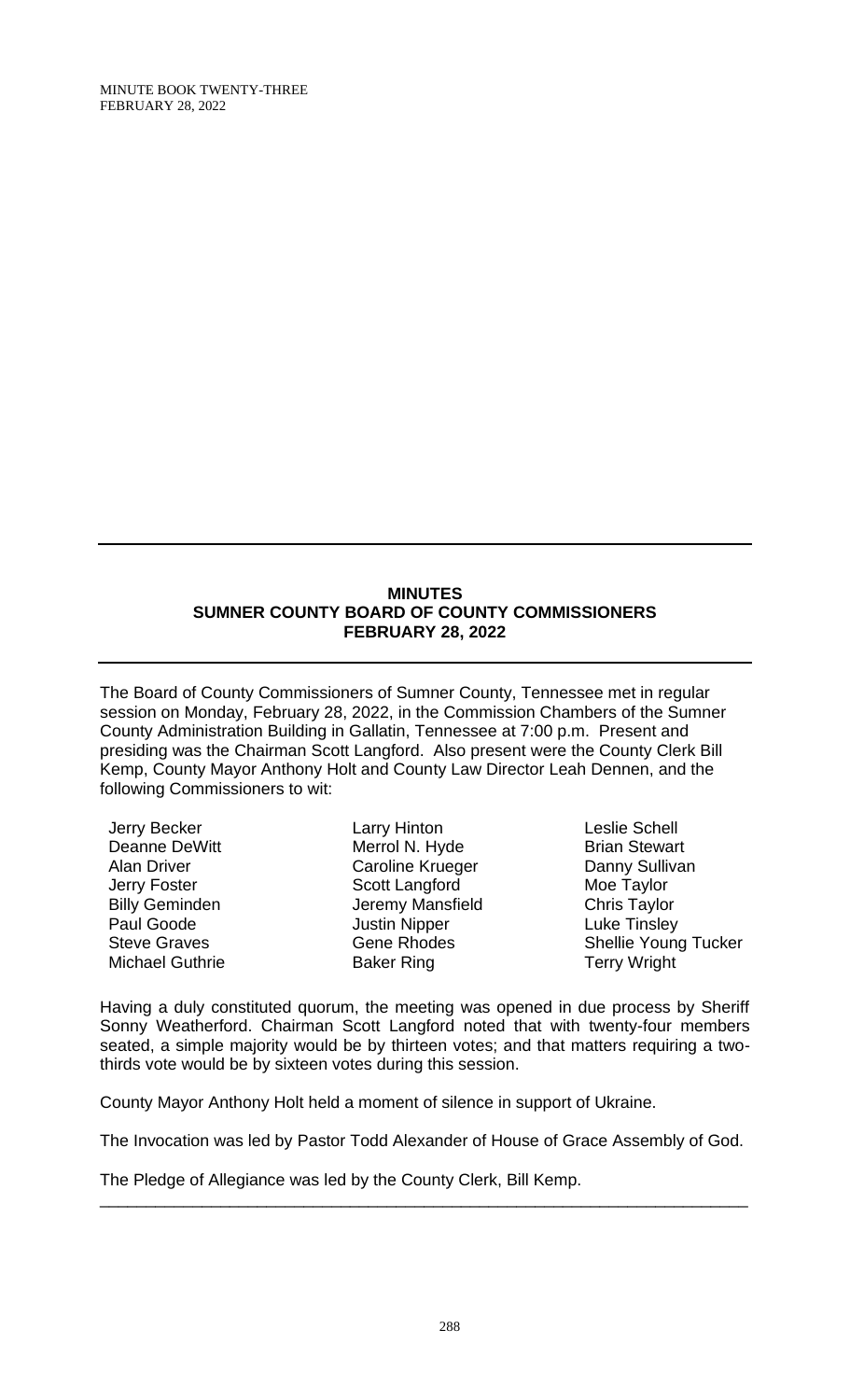### **APPROVAL OF AGENDA**

Chairman Langford recognized Commissioner Mansfield who moved, seconded by Commissioner Moe Taylor, to add to the agenda to revisit the owl policy; add that both owls stay in the closet in meeting room 112 and videos be uploaded within two days of meeting.

The electronic vote was recorded in the following manner:

| A 1 |                  |       |            |                                                                          |            | 2/28/2022 7:05:37 PM |
|-----|------------------|-------|------------|--------------------------------------------------------------------------|------------|----------------------|
|     | $YFS - 12$       |       | $NO -$     | <b>10</b>                                                                | $ABS -$    |                      |
|     |                  |       |            | Individual Votes (Y-Yes; N-No; A-Abstain; NV-Not Voting; NP-Not Present) |            |                      |
|     | A Driver         | $- Y$ | B Geminden | $- N$                                                                    | B Ring     | – A                  |
|     | B Stewart - N    |       | C Krueger  | $- Y$                                                                    | C Taylor   | $- N$                |
|     | Chr. Langford- N |       | D Dewitt   | $- N$                                                                    | D Sullivan | $- Y$                |
|     | G Rhodes         | $- N$ | J Becker   | $- Y$                                                                    | J Foster   | $- N$                |
|     | J Mansfield      | $- Y$ | J Nipper   | $- N$                                                                    | L Hinton   | $- A$                |
|     | L Schell         | $- N$ | L Tinsley  | $- Y$                                                                    | M Guthrie  | $- Y$                |
|     | M Hyde           | – Y   | M Taylor   | $- Y$                                                                    | P Goode    | $- N$                |
|     | S Graves         | $- Y$ | S Tucker   | – Y                                                                      | T Wright   | $- Y$                |

Chairman Langford declared the amendment failed to carry by the necessary two-thirds vote.

Commissioner Mansfield requested to change the order of Resolution 2202-02 and 2202-03. County Law Director Leah Dennen stated the resolutions have to remain in specified order.

Chairman Langford recognized Commissioner Moe Taylor who stated Resolution 2202- 07 should not be on the agenda because no vote occurred during the General Operations Committee meeting.

Staff Attorney Ben Allen stated an email was sent to all commissioners with information about the vehicles in question on the Sheriff's Office surplus list.

Chairman Langford removed Resolution 2202-07 from the agenda.

Commissioner Schell moved, seconded by Commissioner Goode, to add Resolution 2202-07 back to the agenda.

Chairman Langford stated it would require a two-thirds vote to add Resolution 2202-07 back to the agenda.

The electronic vote was recorded in the following manner:

| A 2              |       |                                                                          |       |                                        | 2/28/2022 7:10:36 PM |
|------------------|-------|--------------------------------------------------------------------------|-------|----------------------------------------|----------------------|
| $YES -$          | 19    | $NO -$                                                                   |       | <b>ABS</b><br>$\overline{\phantom{m}}$ |                      |
|                  |       | Individual Votes (Y-Yes; N-No; A-Abstain; NV-Not Voting; NP-Not Present) |       |                                        |                      |
| A Driver         | $- Y$ | <b>B</b> Geminden                                                        | – Y   | B Ring                                 | – Y                  |
| B Stewart - Y    |       | C Krueger                                                                | – Y   | C Taylor                               | $- Y$                |
| Chr. Langford- Y |       | D Dewitt                                                                 | $- Y$ | D Sullivan                             | $- Y$                |
| G Rhodes         | $- Y$ | J Becker                                                                 | $- Y$ | J Foster                               | $- Y$                |
| J Mansfield      | $- N$ | J Nipper                                                                 | $- Y$ | L Hinton                               | $- A$                |
| L Schell         | – Y   | L Tinsley                                                                | $- Y$ | M Guthrie                              | – Y                  |
| M Hyde           | $- A$ | M Taylor                                                                 | $- N$ | P Goode                                | $- Y$                |
| S Graves         | – A   | S Tucker                                                                 | – Y   | T Wright                               | $- Y$                |

Chairman Langford declared the motion to add Resolution 2202-07 back to the agenda approved by the body.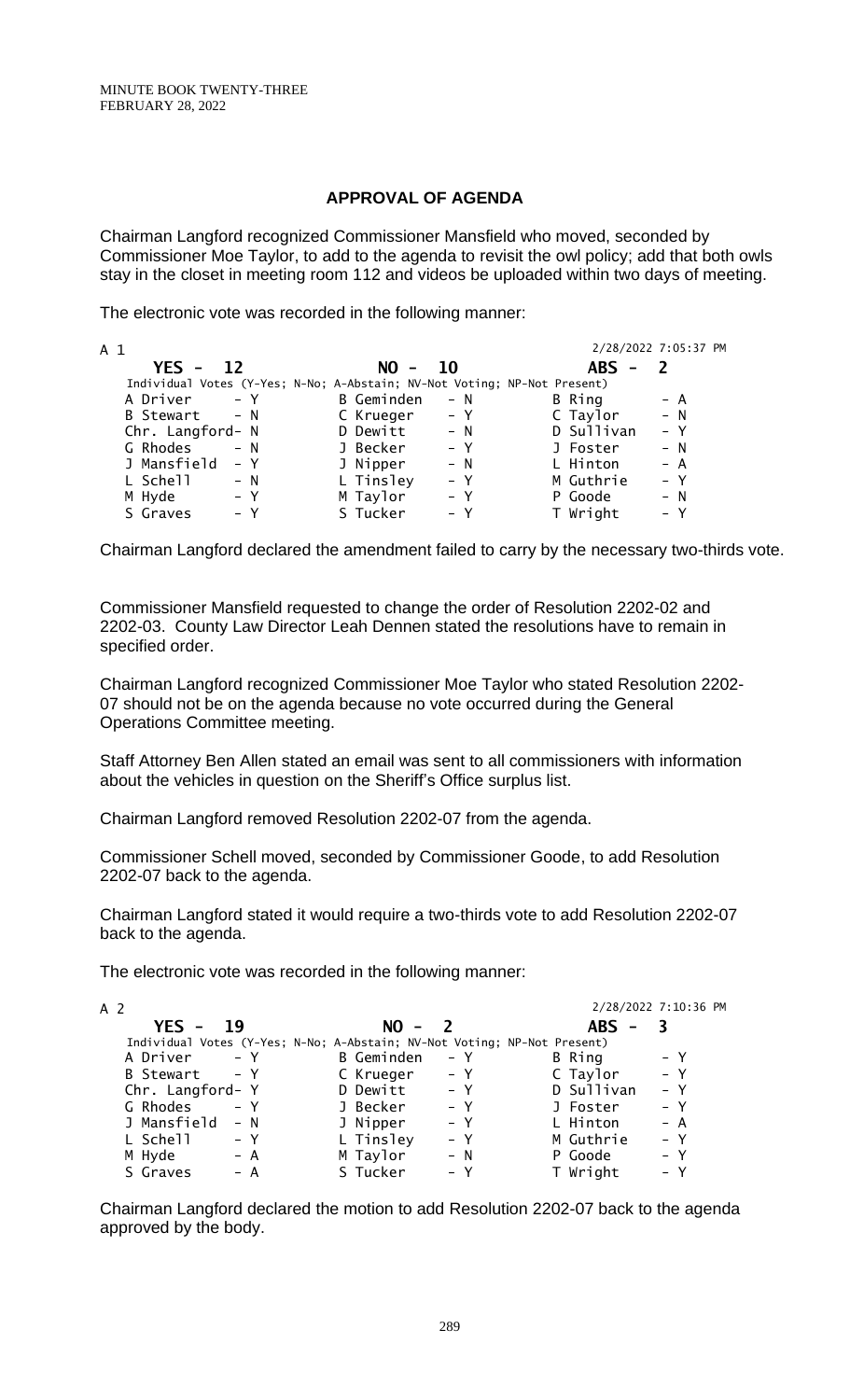Commissioner Becker requested to move Resolution 2202-09 from the consent agenda to the regular agenda. Chairman Langford moved it to the Financial Management report.

Commissioner Moe Taylor requested to remove Resolution 2202-07 from the consent agenda. Chairman Langford clarified it was moved to the General Operations Committee report.

Commissioner Rhodes moved, seconded by Commissioner Ring, to adopt the agenda as amended. The Commission approved the agenda (22-2-0) by voice vote of the body. Commissioners Mansfield and Moe Taylor voted against.

## **APPROVAL OF MINUTES**

\_\_\_\_\_\_\_\_\_\_\_\_\_\_\_\_\_\_\_\_\_\_\_\_\_\_\_\_\_\_\_\_\_\_\_\_\_\_\_\_\_\_\_\_\_\_\_\_\_\_\_\_\_\_\_\_\_\_\_\_\_\_\_\_\_\_\_\_\_\_

The minutes for the meeting of this body held on January 24, 2022 and recorded in the office of the Clerk, Bill Kemp, were approved by unanimous voice vote after Commissioner Foster made the motion, seconded by Commissioner Geminden.

# **RECOGNITION OF THE PUBLIC**

Chairman Langford opened the floor to allow the public to speak concerning any matter on the agenda. With no one wishing to speak on regular agenda items, recognition of the public was closed.

\_\_\_\_\_\_\_\_\_\_\_\_\_\_\_\_\_\_\_\_\_\_\_\_\_\_\_\_\_\_\_\_\_\_\_\_\_\_\_\_\_\_\_\_\_\_\_\_\_\_\_\_\_\_\_\_\_\_\_\_\_\_\_\_\_\_\_\_\_\_

# **REPORT OF THE CHAIR**

Chairman Langford noted that the Veterans Service Officer's report was provided for information only.

Chairman Langford thanked Vice-Chairman Becker for running the meeting last month in his absence.

Chairman Langford read a note of thanks from Commissioner Jeremy Mansfield and family for the Meals on Wheels donation in memory of Charles Thomas Mansfield.

Chairman Langford read a thank you note from Commissioner Leslie Schell for the donations made in her mother's memory to benefit EMS and Military Families in Need.

Commissioner Tucker introduced the following Certificate of Recognition:

**A PROCLAMATION HONORING Sergeant Alfred P. Rogers**

#### *The Sumner County Board of County Commissioners,*

*meeting in regular session on this the 28 th day of February 28th , 2022, does hereby honor and congratulate*

## *Sergeant Alfred P. Rogers*

*For his longevity and service to our country*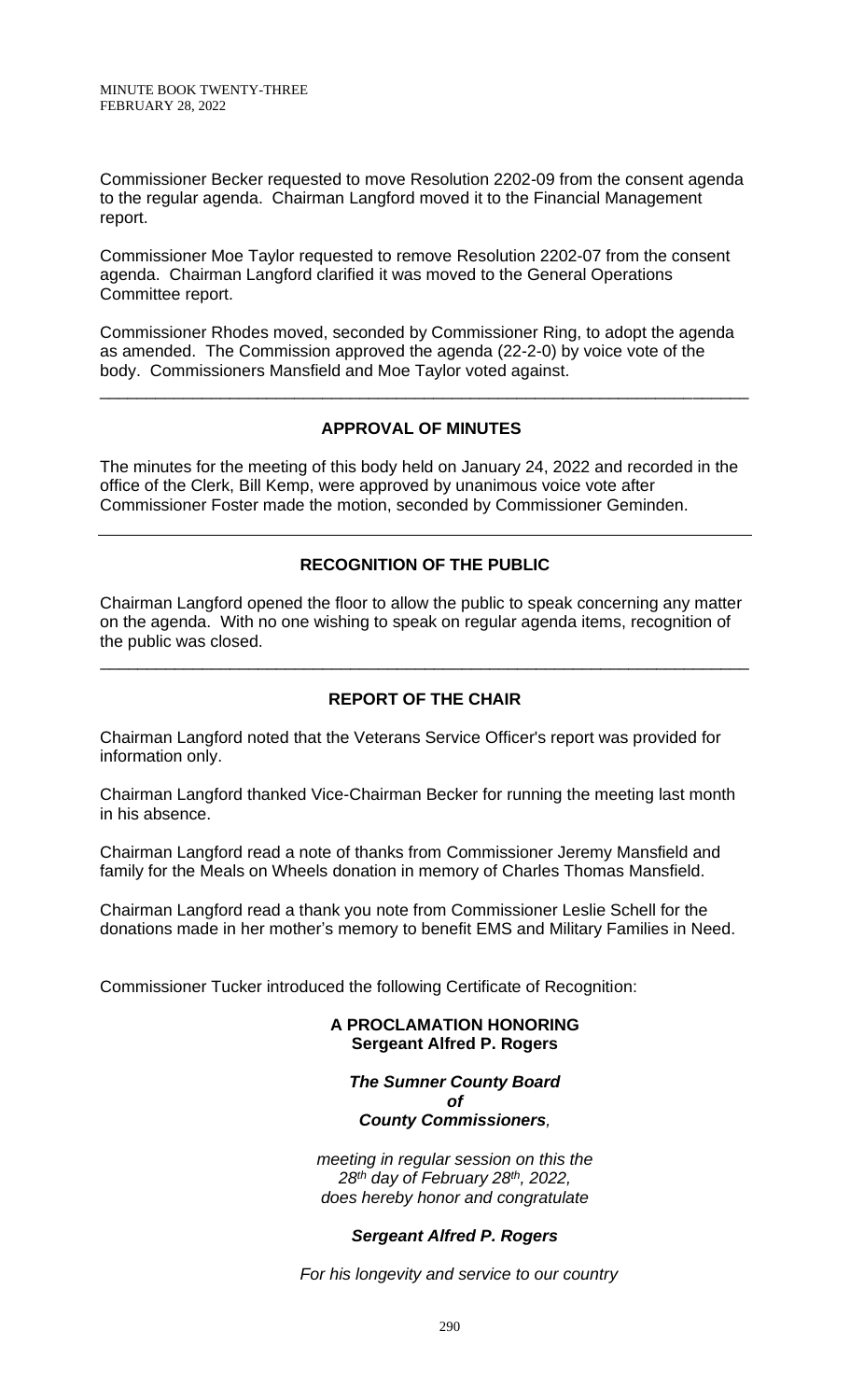Upon motion of Commissioner Tucker, seconded by Commissioner Stewart, the Commission voted unanimously by voice vote to approve the certificate honoring Sgt. Alfred P. Rogers.

\_\_\_\_\_\_\_\_\_\_\_\_\_\_\_\_\_\_\_\_\_\_\_\_\_\_\_\_\_\_\_\_\_\_\_\_\_\_\_\_\_\_\_\_\_\_\_\_\_\_\_\_\_\_\_\_\_\_\_\_\_\_\_\_\_\_\_\_\_\_\_\_\_\_\_

\_\_\_\_\_\_\_\_\_\_\_\_\_\_\_\_\_\_\_\_\_\_\_\_\_\_\_\_\_\_\_\_\_\_\_\_\_\_\_\_\_\_\_\_\_\_\_\_\_\_\_\_\_\_\_\_\_\_\_\_\_\_\_\_\_\_\_\_\_\_\_\_\_\_\_\_\_\_\_\_\_\_\_\_

Chairman Langford introduced the following resolution:

### **2202-01 A RESOLUTION DOCKETING HIGHWAY/PUBLIC WORKS FUND ANALYSIS FOR THE FISCAL YEAR 2021-2022**

**BE IT RESOLVED** by the Sumner County Board of County Commissioners meeting in regular session on this the 28<sup>th</sup> day of February 2022, that this body does hereby docket in its records the Highway/Public Works Fund Analysis for the Fiscal Year 2021-2022, as shown on the attachment herewith.

Chairman Langford declared Resolution 2202-01 approved unanimously by voice vote of the body upon motion by Commissioner Krueger, seconded by Commissioner Wright. \_\_\_\_\_\_\_\_\_\_\_\_\_\_\_\_\_\_\_\_\_\_\_\_\_\_\_\_\_\_\_\_\_\_\_\_\_\_\_\_\_\_\_\_\_\_\_\_\_\_\_\_\_\_\_\_\_\_\_\_\_\_\_\_\_\_\_\_\_\_

\_\_\_\_\_\_\_\_\_\_\_\_\_\_\_\_\_\_\_\_\_\_\_\_\_\_\_\_\_\_\_\_\_\_\_\_\_\_\_\_\_\_\_\_\_\_\_\_\_\_\_\_\_\_\_\_\_\_\_\_\_\_\_\_\_\_\_\_\_\_

Chairman Langford noted the Financial Statement Memo included in packet.

Chairman Langford introduced the following items on the Consent Agenda:

## **CONSENT AGENDA**

### **2202-06 A RESOLUTION DECLARING VARIOUS ITEMS FROM THE SUMNER COUNTY ELECTION OFFICE AS SURPLUS PROPERTY AND AUTHORIZING DISPOSAL OR SALE OF SAME PURSUANT TO EXISTING POLICIES AND PROCEDURES**

**BE IT RESOLVED** by the Sumner County Board of County Commissioners meeting in regular session on this the 28<sup>th</sup> day of February 2022, that this body hereby declares various items from the Sumner County Election Office as surplus, as shown on the attachment; and

**BE IT FURTHER RESOLVED** that the disposal or sale of the same is authorized pursuant to existing policies and procedures.

### **2202-08 A RESOLUTION ACCEPTING REQUALIFICATION FOR THE STATE OF TENNESSEE THREE-STAR PROGRAM**

\_\_\_\_\_\_\_\_\_\_\_\_\_\_\_\_\_\_\_\_\_\_\_\_\_\_\_\_\_\_\_\_\_\_\_\_\_\_\_\_\_\_\_\_\_\_\_\_\_\_\_\_\_\_\_\_\_\_\_\_\_\_\_\_\_\_\_\_\_\_\_\_

**BE IT RESOLVED** by the Sumner County Board of County Commissioners meeting in regular session on this the 28<sup>th</sup> day of February 2022, that this body does hereby accept requalification for the State of Tennessee Three-Star Program, as shown on the attachment herewith; and

**BE IT FURTHER RESOLVED** that this resolution waives the second reading.

\_\_\_\_\_\_\_\_\_\_\_\_\_\_\_\_\_\_\_\_\_\_\_\_\_\_\_\_\_\_\_\_\_\_\_\_\_\_\_\_\_\_\_\_\_\_\_\_\_\_\_\_\_\_\_\_\_\_\_\_\_\_\_\_\_\_\_\_\_\_\_\_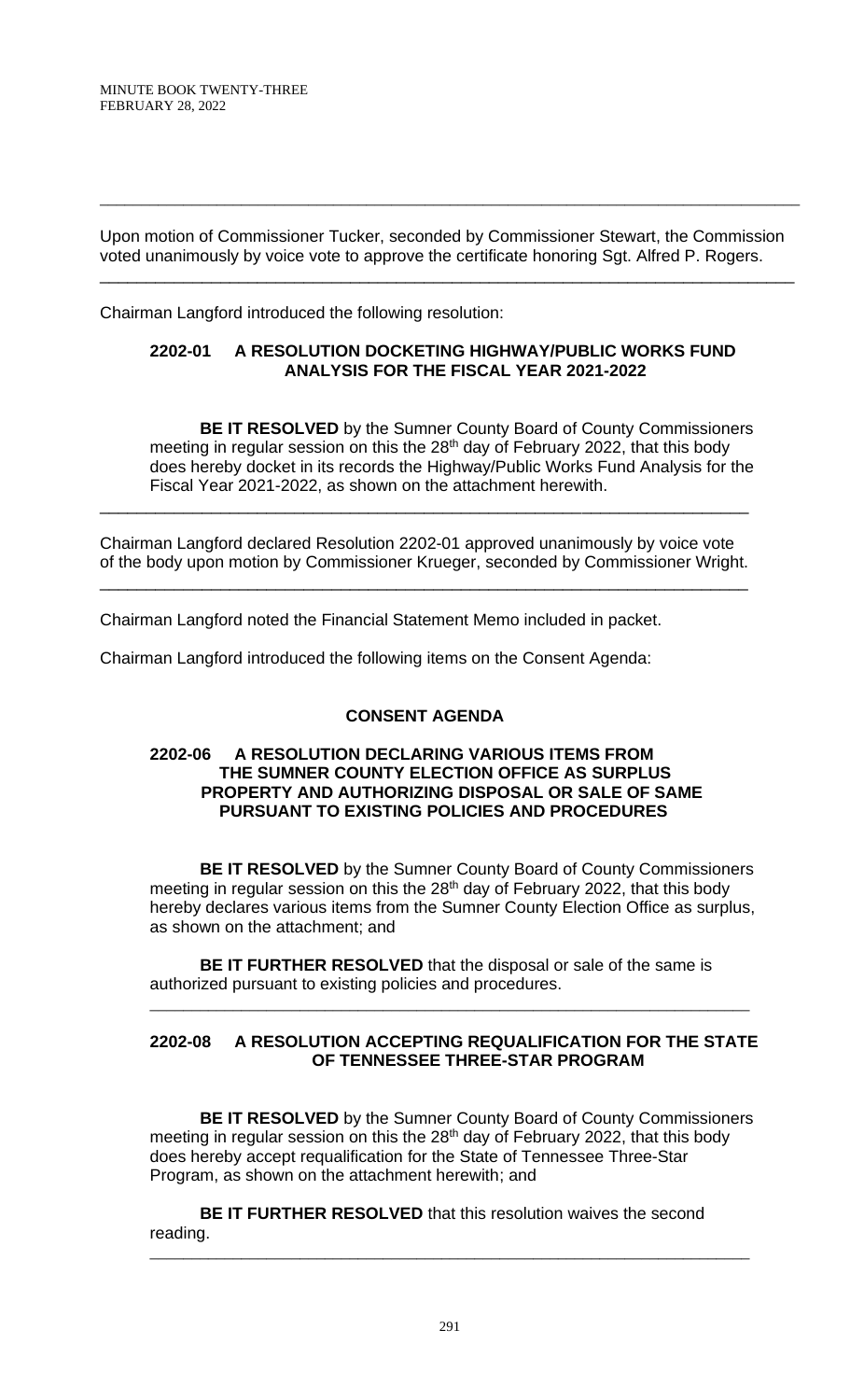#### **2202-10 A RESOLUTION TO REQUEST UNCLAIMED BALANCE OF ACCOUNTS REMITTED TO STATE TREASURER UNDER UNCLAIMED PROPERTY ACT**

**WHEREAS,** Tennessee Code Annotated Section 66-29-146(c) provides that a municipality or county in Tennessee may request payment for the unclaimed balance of funds reported and remitted by or on behalf of the local government and its agencies if it exceeds \$100.00, less a proportionate share of the cost of administering the program; and

**WHEREAS,** Sumner County and/or its agencies have remitted unclaimed accounts to the State Treasurer in accordance with the Uniform Unclaimed Property Act; and

**WHEREAS,** Sumner County agrees to meet all of the requirements of Tennessee Code Annotated Section 66-29-101 et seq. and to accept liability for future claims against accounts represented in funds paid to it; and

**WHEREAS,** it is agreed that this local government will retain a sufficient amount to insure prompt payment of allowed claims and that the balance of funds will be deposited in this local government's general fund.

**THEREFORE, BE IT RESOLVED** that the Sumner County Board of Commissioners requests the State Treasurer to pay the unclaimed balance of funds to it in accordance with the provisions of Tennessee Code Annotated Section 66-29-146(c); and

**BE IT FURTHER RESOLVED** that as this body composed of 24 members, meeting in regular session on the 28<sup>th</sup> day of February 2022, does hereby adopt and certify this resolution for submission to the State of Tennessee.

\_\_\_\_\_\_\_\_\_\_\_\_\_\_\_\_\_\_\_\_\_\_\_\_\_\_\_\_\_\_\_\_\_\_\_\_\_\_\_\_\_\_\_\_\_\_\_\_\_\_\_\_\_\_\_\_\_\_\_\_\_\_\_\_\_\_\_\_\_\_\_\_

### **2202-11 A RESOLUTION DOCKETING SUMNER COUNTY BOARD OF EDUCATION SCHOOL FUND BUDGET AMENDMENTS FOR THE FISCAL YEAR 2021-2022**

**BE IT RESOLVED** by the Sumner County Board of County Commissioners meeting in regular session on this the 28<sup>th</sup> day of February 2022, that this body does hereby docket in its records the Sumner County Board of Education School Fund Budget Amendments for the fiscal year 2021-2022, as shown on the attachment herewith.

\_\_\_\_\_\_\_\_\_\_\_\_\_\_\_\_\_\_\_\_\_\_\_\_\_\_\_\_\_\_\_\_\_\_\_\_\_\_\_\_\_\_\_\_\_\_\_\_\_\_\_\_\_\_\_\_\_\_\_\_\_\_\_\_\_\_\_\_\_\_\_\_

### **2202-12 A RESOLUTION APPROVING THE FISCAL YEAR 2021-2022 SUMNER COUNTY BOARD OF EDUCATION GENERAL PURPOSE SCHOOL FUND BUDGET AMENDMENTS**

**BE IT RESOLVED** by the Sumner County Board of County Commissioners meeting in regular session on this the 28<sup>th</sup> day of February 2022, that this body does hereby approve the 2021-2022 Sumner County Board of Education General Purpose School Fund budget amendments, as shown on the attachment herewith.

\_\_\_\_\_\_\_\_\_\_\_\_\_\_\_\_\_\_\_\_\_\_\_\_\_\_\_\_\_\_\_\_\_\_\_\_\_\_\_\_\_\_\_\_\_\_\_\_\_\_\_\_\_\_\_\_\_\_\_\_\_\_\_\_\_\_\_\_\_\_\_\_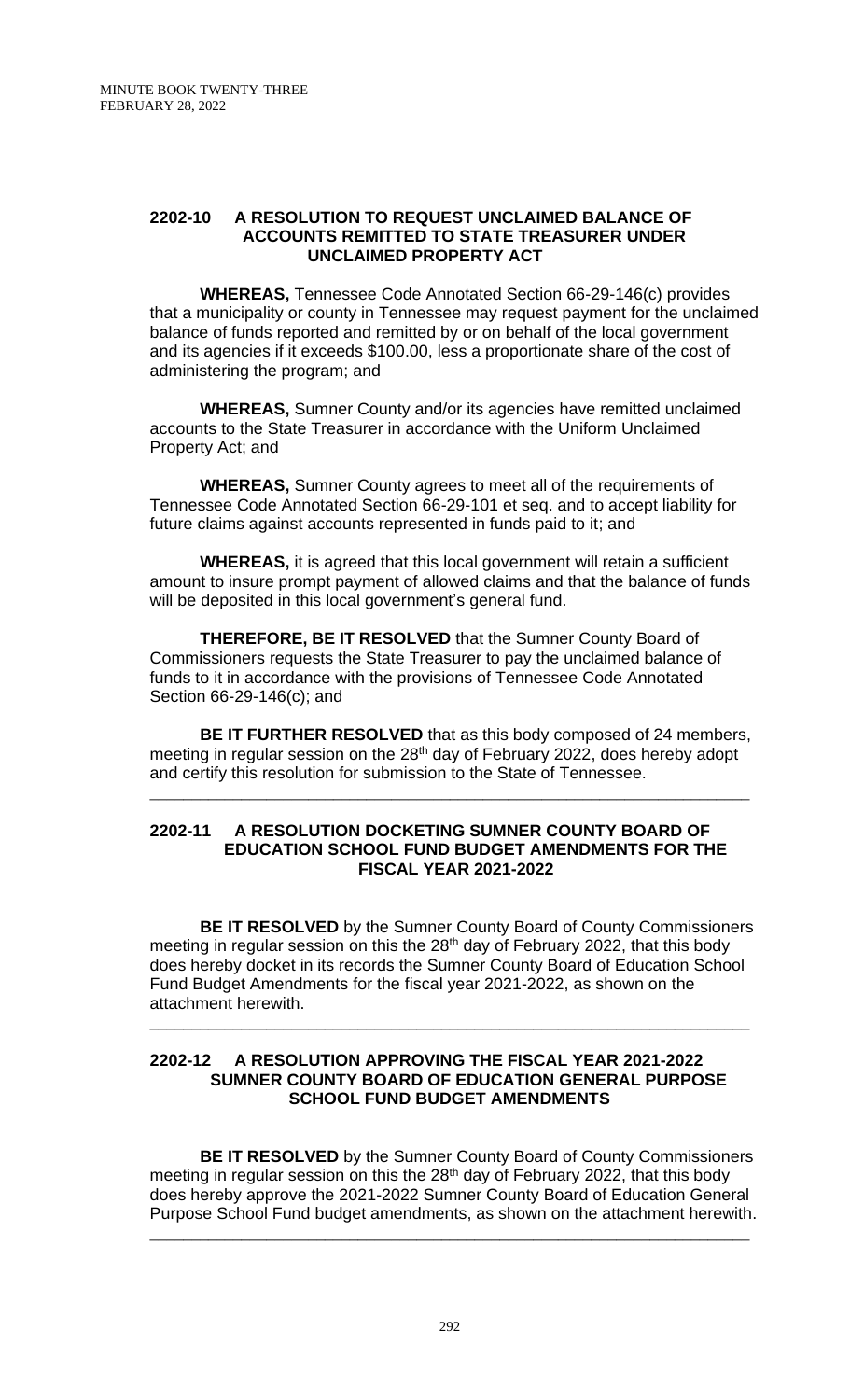#### **2202-13 A RESOLUTION APPROPRIATING \$51,284.79 AS PASS-THROUGH FUNDS FOR STATE INMATE MEDICAL REIMBURSEMENT TO THE BUDGET OF THE SUMNER COUNTY SHERIFF'S OFFICE**

**BE IT RESOLVED** by the Sumner County Board of County Commissioners meeting in regular session on this the 28<sup>th</sup> day of February 2022, that this body hereby appropriates \$51,284.79 as pass-through funds for state inmate medical reimbursement to the budget of the Sumner County Sheriff's Office, as shown on the attachment herewith.

\_\_\_\_\_\_\_\_\_\_\_\_\_\_\_\_\_\_\_\_\_\_\_\_\_\_\_\_\_\_\_\_\_\_\_\_\_\_\_\_\_\_\_\_\_\_\_\_\_\_\_\_\_\_\_\_\_\_\_\_\_\_\_\_\_\_\_\_\_\_\_\_

#### **2202-14 A RESOLUTION APPROPRIATING \$42,999.64 FOR INSURANCE RECOVERY FOR VEHICLE REPAIR FOR THE SUMNER COUNTY SHERIFF'S OFFICE**

**BE IT RESOLVED** by the Sumner County Board of County Commissioners meeting in regular session on this the 28<sup>th</sup> day of February 2022, that this body hereby appropriates \$42,999.64 for insurance recovery for vehicle repair for the Sumner County Sheriff's Office, as shown on the attachment herewith.

\_\_\_\_\_\_\_\_\_\_\_\_\_\_\_\_\_\_\_\_\_\_\_\_\_\_\_\_\_\_\_\_\_\_\_\_\_\_\_\_\_\_\_\_\_\_\_\_\_\_\_\_\_\_\_\_\_\_\_\_\_\_\_\_\_\_\_\_\_\_\_\_

### **2202-15 A RESOLUTION APPROPRIATING \$36,000.00 INCREASE IN CLERK FEES FOR ADDITIONAL POSTAGE DUE TO AN INCREASE IN ONLINE TRANSACTIONS FOR THE SUMNER COUNTY CLERK'S OFFICE**

**BE IT RESOLVED** by the Sumner County Board of County Commissioners meeting in regular session on this the 28<sup>th</sup> day of February 2022, that this body does hereby appropriate \$36,000.00 increase in clerk fees for additional postage due to an increase in online transactions for the Sumner County Clerk's Office, as shown on the attachment herewith.

\_\_\_\_\_\_\_\_\_\_\_\_\_\_\_\_\_\_\_\_\_\_\_\_\_\_\_\_\_\_\_\_\_\_\_\_\_\_\_\_\_\_\_\_\_\_\_\_\_\_\_\_\_\_\_\_\_\_\_\_\_\_\_\_\_\_\_\_\_\_\_\_

#### **2202-16 A RESOLUTION DECLARING VARIOUS ITEMS FROM THE SUMNER COUNTY HIGHWAY DEPARTMENT AS SURPLUS PROPERTY AND AUTHORIZING DISPOSAL OR SALE OF SAME PURSUANT TO EXISTING POLICIES AND PROCEDURES**

**BE IT RESOLVED** by the Sumner County Board of County Commissioners meeting in regular session on this the 28<sup>th</sup> day of February 2022, that this body hereby declares various items from the Sumner County Highway Department as surplus, as shown on the attachment; and

**BE IT FURTHER RESOLVED** that the disposal or sale of the same is authorized pursuant to existing policies and procedures.

## **Tax Refunds**

\_\_\_\_\_\_\_\_\_\_\_\_\_\_\_\_\_\_\_\_\_\_\_\_\_\_\_\_\_\_\_\_\_\_\_\_\_\_\_\_\_\_\_\_\_\_\_\_\_\_\_\_\_\_\_\_\_\_\_\_\_\_\_\_\_\_\_\_\_\_\_\_

| Phillip and/or Shirley Anderson      | SS.           | 247.00 |
|--------------------------------------|---------------|--------|
| Harpole Pilot Car Svc/Reggie Harpole | $\mathcal{F}$ | 76.00  |
| YAPP USA Automotive Systems Inc.     | $\mathcal{S}$ | 872.00 |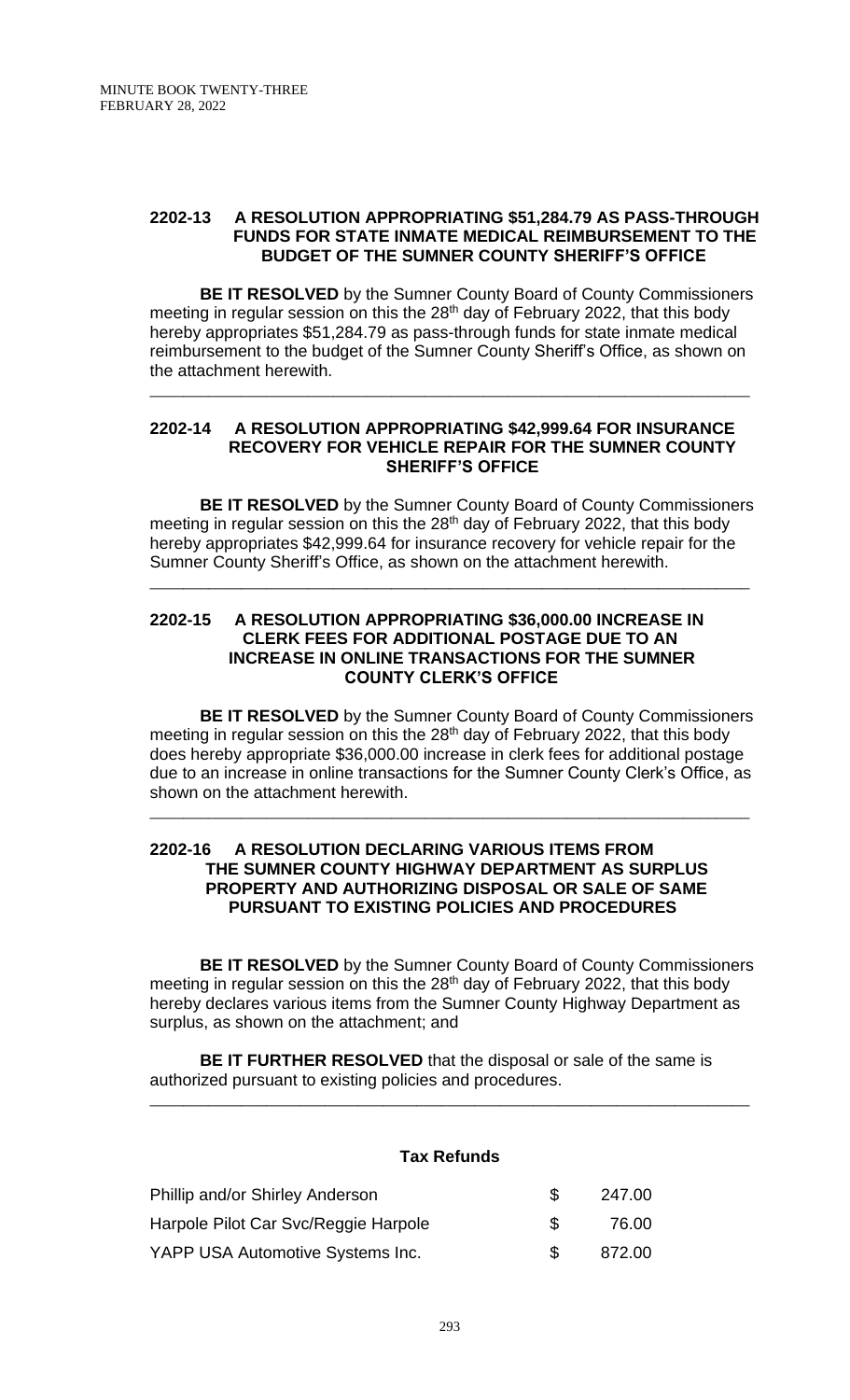Chairman Langford declared the items on the Consent Agenda, approved (22-2-0) by voice vote of the body upon motion by Commissioner Stewart, seconded by Commissioner Geminden. Commissioners Mansfield and Moe Taylor voted against.

\_\_\_\_\_\_\_\_\_\_\_\_\_\_\_\_\_\_\_\_\_\_\_\_\_\_\_\_\_\_\_\_\_\_\_\_\_\_\_\_\_\_\_\_\_\_\_\_\_\_\_\_\_\_\_\_\_\_\_\_\_\_\_\_\_\_\_\_\_\_\_\_\_\_\_

\_\_\_\_\_\_\_\_\_\_\_\_\_\_\_\_\_\_\_\_\_\_\_\_\_\_\_\_\_\_\_\_\_\_\_\_\_\_\_\_\_\_\_\_\_\_\_\_\_\_\_\_\_\_\_\_\_\_\_\_\_\_\_\_\_\_\_\_\_\_\_\_\_\_

## **REPORT FROM COUNTY OFFICIALS**

County Officials filed the following reports: County Investments, County General Fund, County Debt Service Fund, County Highway Fund, County Capital Outlay Fund, School General Purpose Fund, School Federal Projects Fund, School Food Service Fund, Employee Health Insurance Trust Fund, Employee Dental Insurance Trust Fund, Casualty Insurance Trust Fund, County Trustee Funds, Special Reports: County Dental Insurance Claim Payments, County Health Insurance Claim Payments, County Property Tax Collections, County EMS Billing/Collections/Balances, County Sales Tax Collections, County Wheel Tax Collections, County Tax Rates/Property Values and County School Loan Program Rates. Approval of the filing of these records does not certify to the accuracy of the documents.

Chairman Langford introduced the following resolution:

### **2202-NOT A RESOLUTION TO APPROVE AND ACCEPT APPLICATIONS FOR NOTARIES PUBLIC POSITIONS AND PERSONAL SURETY GUARANTORS**

 **WHEREAS,** according to the law of the State of Tennessee, an individual must apply for the office of notary public in the county of residence, or of their principal place of business; and

 **WHEREAS**, state statute requires personal sureties making bonds for Notaries publics to be approved by the Sumner County Commission; and

**WHEREAS,** said applicant must be approved by the County Commission assembled; and

**WHEREAS,** Bill Kemp, Sumner County Clerk, has certified according to the records of his office that the persons named on the attached listing labeled "SUMNER COUNTY NOTARY PUBLIC APPLICATIONS and SURETY GUARANTORS" have duly applied for the positions so sought; and

### **BE IT FURTHER RESOLVED THAT THIS TAKE EFFECT FROM AND AFTER PASSAGE.**

# **NOTARIES PUBLIC TO BE ELECTED**

 **–––––––––––––––––––––––––––––––––––––––––––––––––––––––––**

LORI D ATCHLEY TERESA M JONES BRITTNEY A BICHON BERNITA LOCKETT JERE T BRASSELL JR ESTHER LYNCH JERILYN BRILEY ELIZA MCCARLEY JAMI BROWN LINDA G MCOUIDDY

RICHARD BANSEMER VICKIE MARIE LEDBETTER APRIL D BROADWAY COURTENAY MCLAUGHLIN AMBER M BURTON KATHERINE MENDEZ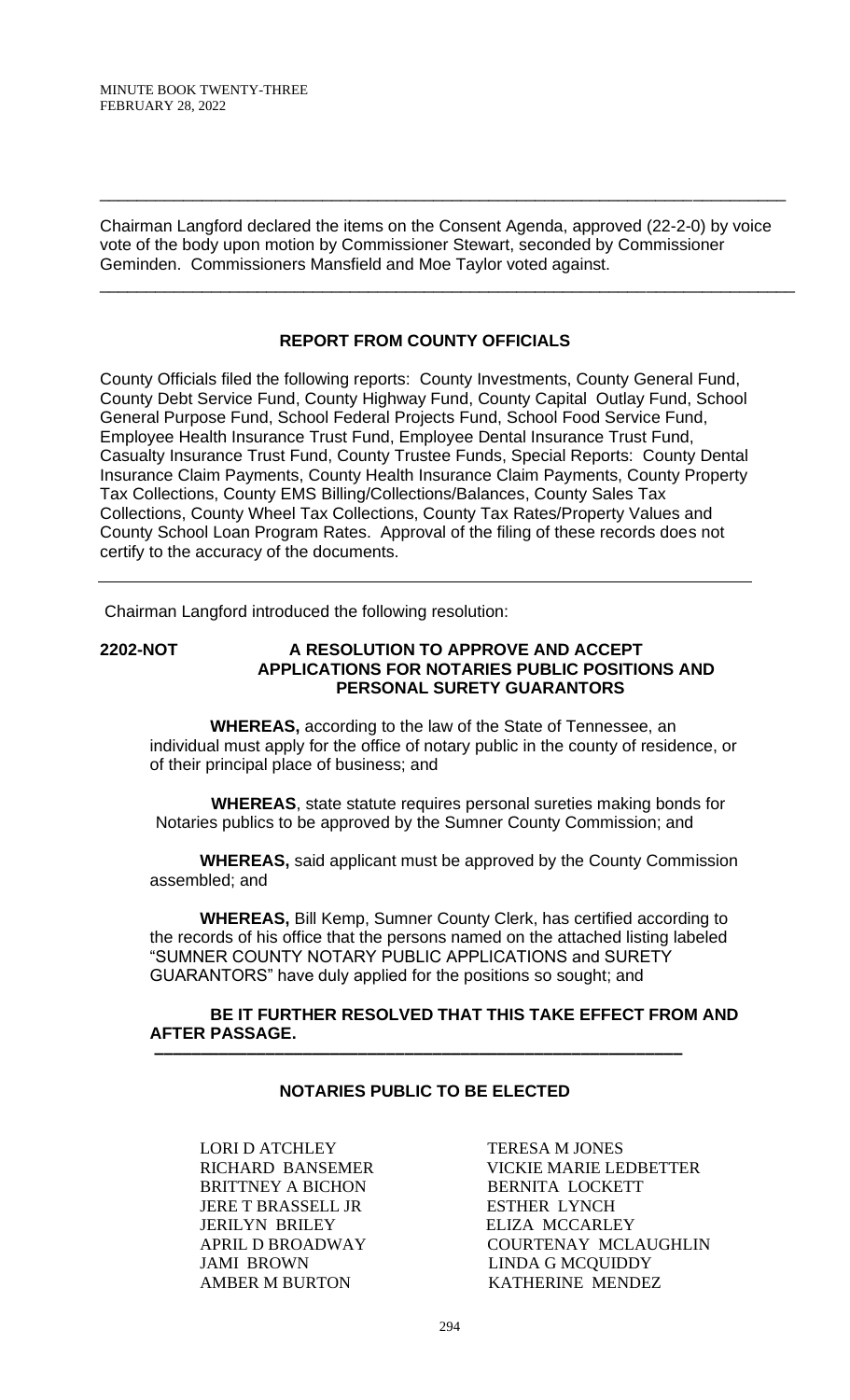BECKY BUSTIN JELAINE MESLER NEOMA CALDWELL ROBERTO ENRIQUE MORALES DORINDA CAMPLIN SHELBY MULLEN DEVEREAUX D CANNON III ANN H NANNEY JULIE COLLIER TARRAN NAPPIER BETHANN CRAY MELISSA WO'BRIEN JENNIFER CROWDER ERIKA S PORTER RAYMOND P CRUMP JESSICA RAMSEY TEDDY WOODSON DARNALL JR MARC RAYMER SUSAN DIAS CINDY D REID GWEN COX DIXON JAMIE REN LESLIE SHEA EATHERLY AUDREY ROSE ALEIGHA ELLIS LAURA ROSENTHAL HEATHER EUBANKS KYLENE ROSS RINI FARRELL KAREN B SCHULTE GRACE M FERGUSON JOHN WAYNE SCOTT AUDREY FLYNN ANGELA M SCRUGGS DEIDRE N FOULK KRISTI K SEAMON AMANDA M GARNES JULIE H SMITH FELIPE GONZALEZ ANGELA SMITH DANIEL GREER ASHLEY SNYDER S. DANIELLE GREGORY SANDRA L STANLEY KRISTIAN GREGORY CAROLE THOMPSON JENNIFER GRUCCI NICHOLAS M TIDWELL SHERRY HAMM ANDREA TIMBERLAKE VERONICA HEARING GLENDA TROUTT SUSAN E HEARN JAMIE VAUGHN MARK JUDSON HENLINE KENYA WATKINS ASHLEY HICKMAN EDWARD M WILLIAMS TERRI JAYNES M TATE WILLIAMS

SANDRA K HOLDER KIMBERLY FOXALL WILLIAMS DONNA R JENNINGS ANNA MARIE WOLFE

Upon motion of Commissioner Moe Taylor, seconded by Commissioner Sullivan, voting was recorded in the following manner:

\_\_\_\_\_\_\_\_\_\_\_\_\_\_\_\_\_\_\_\_\_\_\_\_\_\_\_\_\_\_\_\_\_\_\_\_\_\_\_\_\_\_\_\_\_\_\_\_\_\_\_\_\_\_\_\_\_\_\_\_\_\_\_\_\_\_\_\_\_\_

| 2202-NOT         |                                                                          |            |       | 2/28/2022 7:21:45 PM              |       |  |
|------------------|--------------------------------------------------------------------------|------------|-------|-----------------------------------|-------|--|
| YES -<br>24      |                                                                          | $NO -$     | - 0   | ABS .<br>$\overline{\phantom{0}}$ |       |  |
|                  | Individual Votes (Y-Yes; N-No; A-Abstain; NV-Not Voting; NP-Not Present) |            |       |                                   |       |  |
| A Driver         | $- Y$                                                                    | B Geminden | – Y   | B Ring                            | – Y   |  |
| B Stewart        | $- Y$                                                                    | C Krueger  | $- Y$ | C Taylor                          | – Y   |  |
| Chr. Langford- Y |                                                                          | D Dewitt   | $- Y$ | D Sullivan                        | $- Y$ |  |
| G Rhodes         | $- Y$                                                                    | J Becker   | $- Y$ | J Foster                          | $- Y$ |  |
| J Mansfield      | – Y                                                                      | J Nipper   | $- Y$ | L Hinton                          | $- Y$ |  |
| L Schell         | – Y                                                                      | L Tinsley  | $- Y$ | M Guthrie                         | $- Y$ |  |
| M Hyde           | – Y                                                                      | M Taylor   | $- Y$ | P Goode                           | $- Y$ |  |
| S Graves         | – Y                                                                      | S Tucker   | – Y   | T Wright                          | – Y   |  |
|                  |                                                                          |            |       |                                   |       |  |

Chairman Langford declared the election of Notaries Public by the body.

\_\_\_\_\_\_\_\_\_\_\_\_\_\_\_\_\_\_\_\_\_\_\_\_\_\_\_\_\_\_\_\_\_\_\_\_\_\_\_\_\_\_\_\_\_\_\_\_\_\_\_\_\_\_\_\_\_\_\_\_\_\_\_\_\_\_\_\_\_

#### 295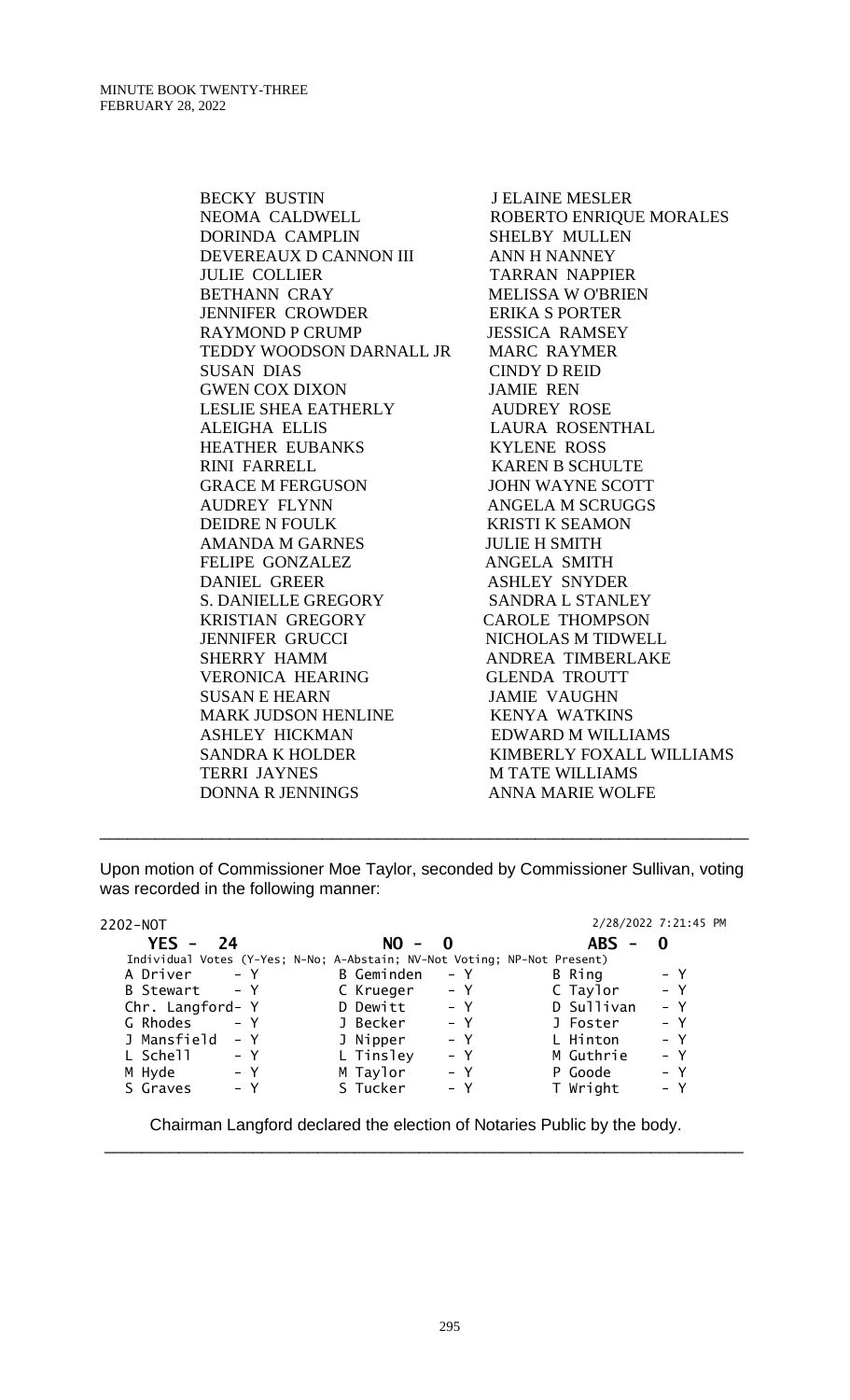# **COMMITTEE ON COMMITTEES**

Commissioner Goode announced the following reappointment to the Highway Commission and moved to approve, seconded by Commissioner Hinton.

• Tom Neal, citizen, reappointment

Chairman Langford declared the reappointment of Mr. Neal to the Highway Commission approved (22-2-0) by voice vote of the body. Commissioners Mansfield and Moe Taylor voted against the reappointment.

Commissioner Goode announced the following appointment to the Parks and Recreation Board and moved to approve, seconded by Commissioner Nipper.

Mike Honeycutt to replace Tom Tucker who resigned

Chairman Langford declared the appointment of Mike Honeycutt to the Parks and Recreation Board approved (22-2-0) by voice vote of the body. Commissioners Mansfield and Moe Taylor voted against the appointment.

# **EDUCATION COMMITTEE**

**\_\_\_\_\_\_\_\_\_\_\_\_\_\_\_\_\_\_\_\_\_\_\_\_\_\_\_\_\_\_\_\_\_\_\_\_\_\_\_\_\_\_\_\_\_\_\_\_\_\_\_\_\_\_\_\_\_\_\_\_\_\_\_\_\_\_\_\_\_\_**

Commissioner Sullivan reported that Covid numbers are trending down and bids for Liberty Creek Middle School to in April.

# **EMERGENCY SERVICES COMMITTEE**

**\_\_\_\_\_\_\_\_\_\_\_\_\_\_\_\_\_\_\_\_\_\_\_\_\_\_\_\_\_\_\_\_\_\_\_\_\_\_\_\_\_\_\_\_\_\_\_\_\_\_\_\_\_\_\_\_\_\_\_\_\_\_\_\_\_\_\_\_\_\_**

There was no report from the Emergency Services Committee.

# **GENERAL OPERATIONS COMMITTEE**

**\_\_\_\_\_\_\_\_\_\_\_\_\_\_\_\_\_\_\_\_\_\_\_\_\_\_\_\_\_\_\_\_\_\_\_\_\_\_\_\_\_\_\_\_\_\_\_\_\_\_\_\_\_\_\_\_\_\_\_\_\_\_\_\_\_\_\_\_\_\_**

Commissioner Schell introduced the following resolution and moved for approval; seconded by Commissioner Foster.

#### **2202-07 A RESOLUTION DECLARING VARIOUS ITEMS FROM THE SUMNER COUNTY SHERIFF'S DEPARTMENT AS SURPLUS PROPERTY AND AUTHORIZING DISPOSAL OR SALE OF SAME PURSUANT TO EXISTING POLICIES AND PROCEDURES**

**BE IT RESOLVED** by the Sumner County Board of County Commissioners meeting in regular session on this the 28<sup>th</sup> day of February 2022, that this body does hereby declare various items from the Sumner County Sheriff's Department as surplus, as shown on the attachment; and

**BE IT FURTHER RESOLVED** that the disposal or sale of the same is authorized pursuant to existing policies and procedures.

Chairman Langford declared Resolution 2202-07 approved by voice vote of the body. Commissioners Mansfield and Moe Taylor voted against.

**\_\_\_\_\_\_\_\_\_\_\_\_\_\_\_\_\_\_\_\_\_\_\_\_\_\_\_\_\_\_\_\_\_\_\_\_\_\_\_\_\_\_\_\_\_\_\_\_\_\_\_\_\_\_\_\_\_\_\_\_\_\_\_\_\_\_\_\_\_\_**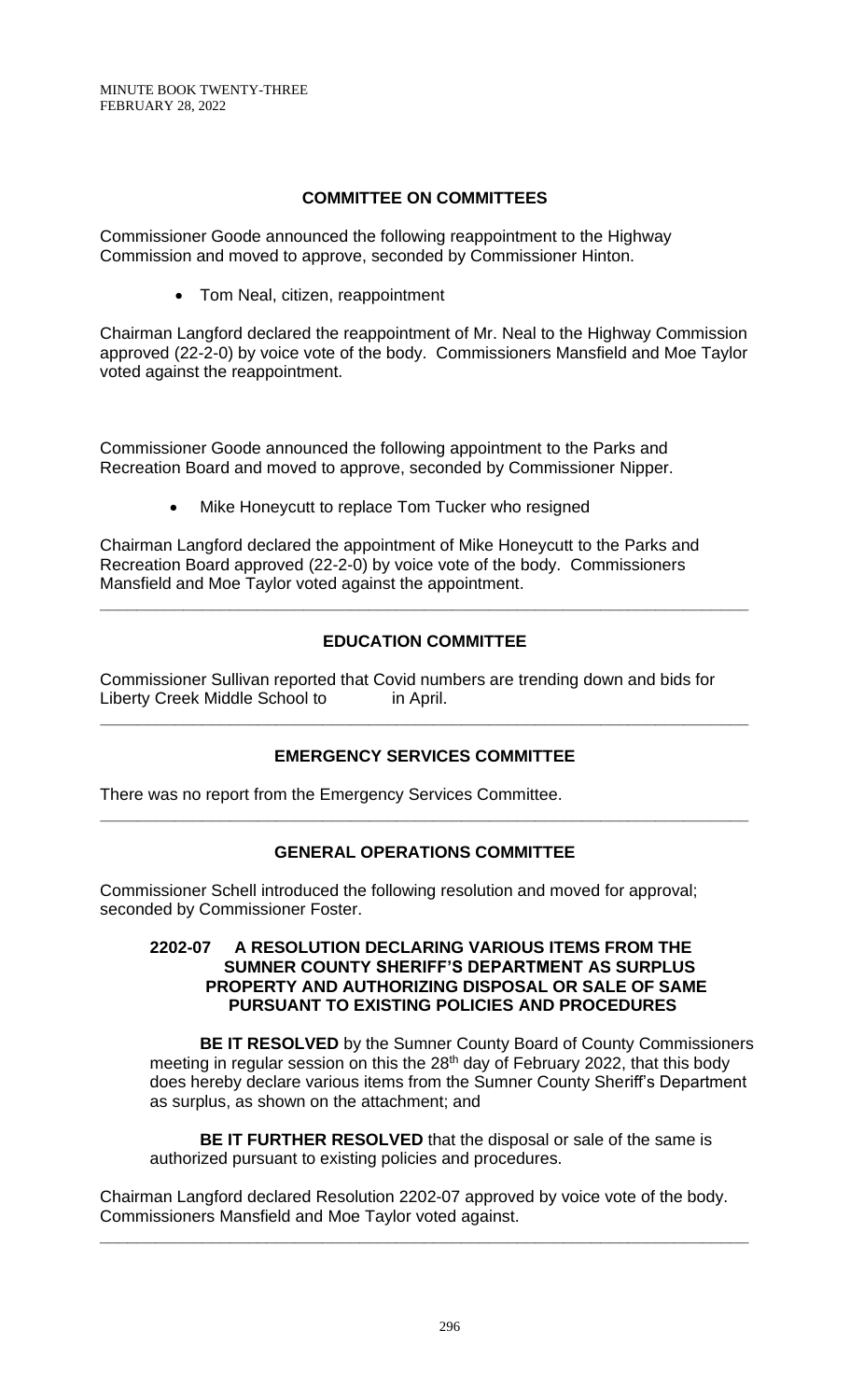### **HIGHWAY COMMITTEE**

Commissioner Hinton recapped the increase in expenses.

### **LEGISLATIVE COMMITTEE**

**\_\_\_\_\_\_\_\_\_\_\_\_\_\_\_\_\_\_\_\_\_\_\_\_\_\_\_\_\_\_\_\_\_\_\_\_\_\_\_\_\_\_\_\_\_\_\_\_\_\_\_\_\_\_\_\_\_\_\_\_\_\_\_\_\_\_\_\_\_\_**

Commissioner Ring introduced the following resolution and moved for approval; seconded by Commissioner Sullivan.

#### **2202-02 A RESOLUTION ACCEPTING THE AGREEMENT TO DONATE THREE ACRES TO THE SUMNER COUNTY SCHOOL SYSTEM**

**BE IT RESOLVED** that the Sumner County Board of County Commissioners meeting in regular session on this the 28<sup>th</sup> day of February 2022, that this body hereby accepts the land donation agreement, as shown on the attachment herewith.

The electronic vote was recorded in the following manner:

| 2202-02 |                  |                                                                          |          |                   |       |       | 2/28/2022 7:28:49 PM |       |  |
|---------|------------------|--------------------------------------------------------------------------|----------|-------------------|-------|-------|----------------------|-------|--|
|         | $YES -$          | 20                                                                       |          | $NO - 4$          |       |       | $ABS -$              | - 0   |  |
|         |                  | Individual Votes (Y-Yes; N-No; A-Abstain; NV-Not Voting; NP-Not Present) |          |                   |       |       |                      |       |  |
|         | A Driver         | $- Y$                                                                    |          | <b>B</b> Geminden | – Y   |       | B Ring               | – Y   |  |
|         | B Stewart - Y    |                                                                          |          | C Krueger         |       | $- Y$ | C Taylor             | $- Y$ |  |
|         | Chr. Langford- Y |                                                                          |          | D Dewitt          |       | – Y   | D Sullivan           | $- Y$ |  |
|         | G Rhodes         | $- Y$                                                                    | J Becker |                   |       | $- N$ | J Foster             | $- Y$ |  |
|         | J Mansfield      | $- N$                                                                    | J Nipper |                   |       | $- Y$ | L Hinton             | $- Y$ |  |
|         | L Schell         | – Y                                                                      |          | L Tinsley         |       | $- Y$ | M Guthrie            | $- Y$ |  |
| M Hyde  |                  | $- Y$                                                                    | M Taylor |                   |       | $- N$ | P Goode              | $- Y$ |  |
|         | S Graves         | $- N$                                                                    | S Tucker |                   | $- Y$ |       | T Wright             | $- Y$ |  |
|         |                  |                                                                          |          |                   |       |       |                      |       |  |

Chairman Langford declared Resolution 2202-02 approved by the body.

Commissioner Ring introduced the following resolution and moved for approval; seconded by commissioner Goode.

### **2202-03 A RESOLUTION OF THE COUNTY COMMISSION OF SUMNER COUNTY, TENNESSEE APPROVING AN ECONOMIC IMPACT PLAN FOR THE SHUTE LANE DEVELOPMENT AREA**

WHEREAS**,** The Industrial Development Board of the County of Sumner (the "Board") has submitted to Sumner County, Tennessee (the "County") an economic impact plan (the "Economic Impact Plan") regarding the development of approximately 74 acres of undeveloped parcels of real property generally bordering Shute Lane in Sumner County, Tennessee (the "Plan Area");

WHEREAS, the development of the Plan Area is expected to be anchored by a twin ice rink and recreational facility that will include ice rinks, locker rooms, party rooms, equipment space, office space, food and beverage concessions serving both the users of the mixed-use development and the public (the "Project");

WHEREAS**,** the Economic Impact Plan would permit certain tax increment incentives ("Tax Increment Incentives") to be provided pursuant to Chapter 53, Title 7 of the Tennessee Code Annotated (the "Act"); and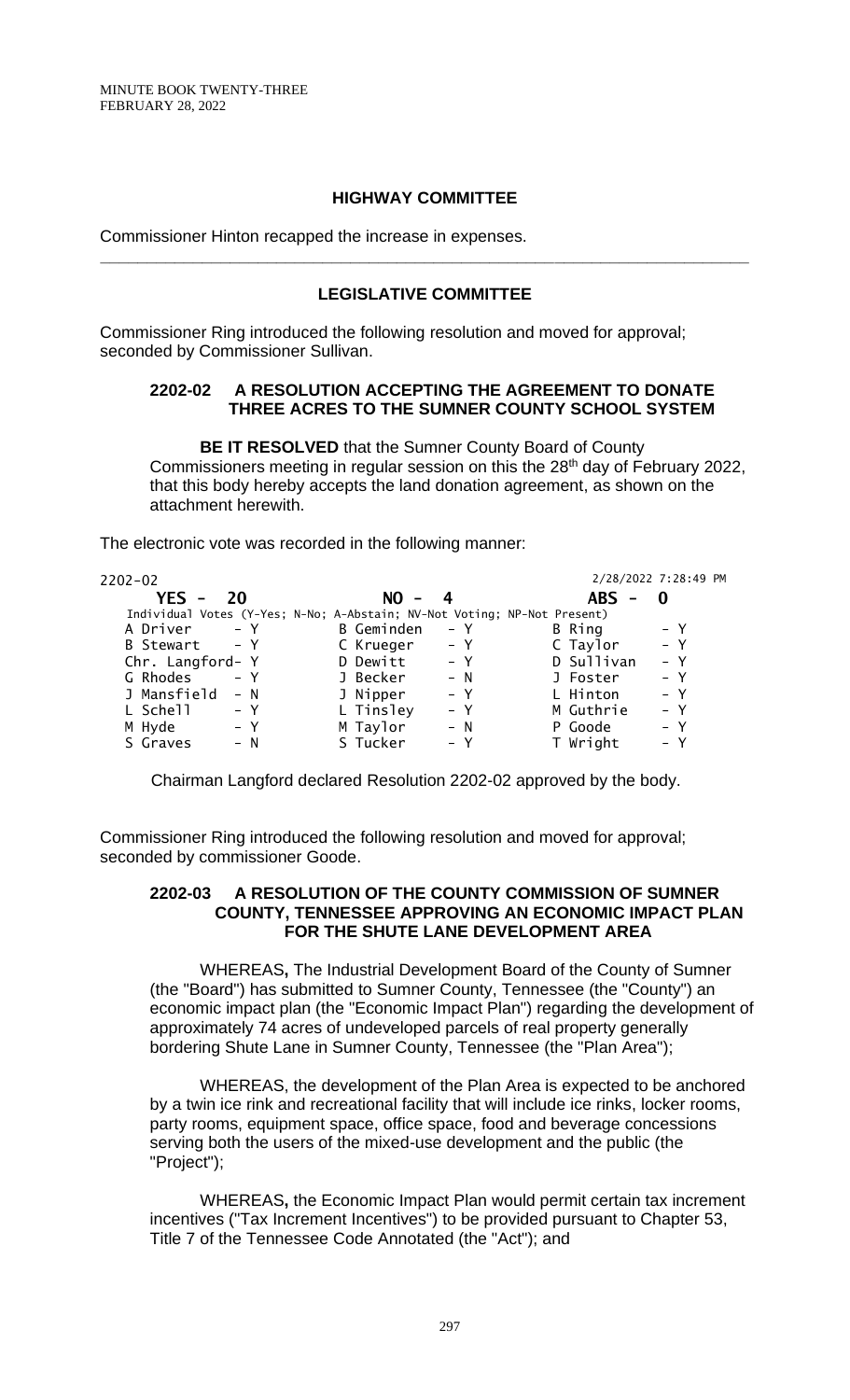WHEREAS**,** the Board has approved the submission to the County of the Economic Impact Plan at a meeting on January 25, 2022; and

WHEREAS, the proceeds of the Tax Increment Incentives would be used to pay or finance eligible costs under the Act (the "TIF Eligible Costs") relating to the development of the Plan Area; and

WHEREAS, certain incremental property tax revenues (the "TIF Revenues") that result from the development of the Plan Area under the Economic Impact Plan will be allocated to the Board as provided in the Economic Impact Plan to be used to assist in providing the Tax Increment Incentives; and

WHEREAS, a portion of the TIF Revenues will be applied to pay costs of maintaining the Project; and

WHEREAS, any financing of the Board secured by TIF Revenues shall not represent or constitute a debt or pledge of the faith and credit or the taxing power of the Board, the County, the City of Gallatin, Tennessee or the City of Hendersonville, Tennessee; and

WHEREAS**,** the Board of Directors of the Board has approved and submitted the Economic Impact Plan to the County Commission of the County for approval in accordance with Tennessee Code Annotated § 7-53-312; and

WHEREAS**,** the Board of Directors of the Board held a public hearing related to the Economic Impact Plan, and a summary of that public hearing has been provided to the County Commission of the County;

BE IT RESOLVED BY THE COUNTY COMMISSION OF THE COUNTY OF SUMNER, TENNESSEE:

That (i) the Economic Impact Plan, in the form attached hereto as Exhibit A, being in the interests of the citizens of the County, is hereby approved by the County Commission, and (ii) the officers of the County are authorized to take all appropriate action to carry out the terms of the Economic Impact Plan.

Adopted this \_\_\_\_\_ day of February, 2022.

County Mayor

l

 $\mathcal{L}=\mathcal{L}=\mathcal{L}=\mathcal{L}=\mathcal{L}=\mathcal{L}=\mathcal{L}=\mathcal{L}=\mathcal{L}=\mathcal{L}=\mathcal{L}=\mathcal{L}=\mathcal{L}=\mathcal{L}=\mathcal{L}=\mathcal{L}=\mathcal{L}=\mathcal{L}=\mathcal{L}=\mathcal{L}=\mathcal{L}=\mathcal{L}=\mathcal{L}=\mathcal{L}=\mathcal{L}=\mathcal{L}=\mathcal{L}=\mathcal{L}=\mathcal{L}=\mathcal{L}=\mathcal{L}=\mathcal{L}=\mathcal{L}=\mathcal{L}=\mathcal{L}=\mathcal{L}=\mathcal{$ County Clerk

# **Exhibit A**

Economic Impact Plan

(see attached)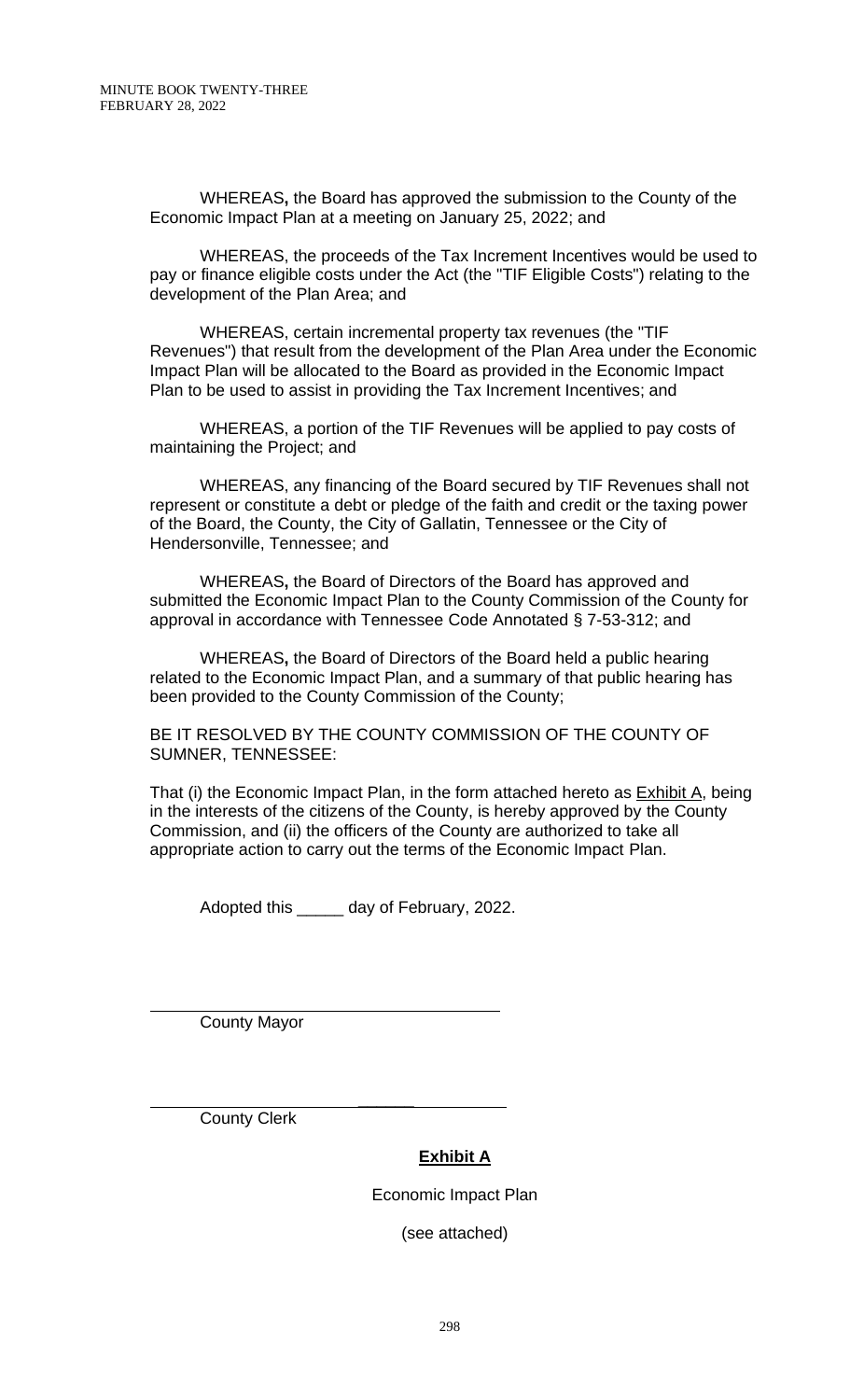County Attorney Leah Dennen explained that the agreement is \$40,000,000 over thirty years with developer responsible for pay back.

Commissioner Mansfield moved, seconded by Commissioner Moe Taylor, to table the resolution and send back to Planning. Ms. Dennen stated it could not be sent back to Planning since they already approved. Commissioner Mansfield asked to send back to Budget. Ms. Dennen explained that the resolution did not come from Budget. Chairman Langford ruled the motion out of order.

Commissioner Moe Taylor called for a Point of Order and stated any resolution can be tabled. Ms. Dennen confirmed it would take 16 voted to table. Chairman Langford withdrew his out of order ruling.

The electronic vote to table Resolution 2202-03 was recorded in the following manner:

| A 3 Table        |                                                                          |                   |       |                 | 2/28/2022 7:39:04 PM |
|------------------|--------------------------------------------------------------------------|-------------------|-------|-----------------|----------------------|
| $YES -$<br>3     |                                                                          | $NO -$            | 21    | <b>ABS</b><br>- |                      |
|                  | Individual Votes (Y-Yes; N-No; A-Abstain; NV-Not Voting; NP-Not Present) |                   |       |                 |                      |
| A Driver         | $- N$                                                                    | <b>B</b> Geminden | $- N$ | B Ring          | $- N$                |
| B Stewart        | $- N$                                                                    | C Krueger         | $- N$ | C Taylor        | $- N$                |
| Chr. Langford- N |                                                                          | D Dewitt          | $- N$ | D Sullivan      | $- N$                |
| G Rhodes         | $- N$                                                                    | J Becker          | $- N$ | J Foster        | $- N$                |
| J Mansfield      | – Y                                                                      | J Nipper          | $- N$ | L Hinton        | $- N$                |
| L Schell         | $- N$                                                                    | L Tinsley         | $- N$ | M Guthrie       | $- N$                |
| M Hyde           | $- Y$                                                                    | M Taylor          | $- Y$ | P Goode         | $- N$                |
| S Graves         | $- N$                                                                    | S Tucker          | $- N$ | T Wright        | $- N$                |

Chairman Langford declared the motion failed to carry.

After discussion, Commissioner DeWitt moved, seconded by Commissioner Goode, to call for the question.

The electronic vote to call for the question was recorded in the following manner:

| A 4 Question     |       |                                                                          |       |                                        | 2/28/2022 8:10:32 PM |  |
|------------------|-------|--------------------------------------------------------------------------|-------|----------------------------------------|----------------------|--|
| $YES -$<br>- 19  |       | $NO -$                                                                   | 5     | <b>ABS</b><br>$\overline{\phantom{m}}$ | - 0                  |  |
|                  |       | Individual Votes (Y-Yes; N-No; A-Abstain; NV-Not Voting; NP-Not Present) |       |                                        |                      |  |
| A Driver         | $- Y$ | <b>B</b> Geminden                                                        | $- Y$ | B Ring                                 | – Y                  |  |
| B Stewart        | $- Y$ | C Krueger                                                                | $- Y$ | C Taylor                               | $- Y$                |  |
| Chr. Langford- Y |       | D Dewitt                                                                 | $- Y$ | D Sullivan                             | $- Y$                |  |
| G Rhodes         | $- Y$ | J Becker                                                                 | $- N$ | J Foster                               | – Y                  |  |
| J Mansfield      | $- N$ | J Nipper                                                                 | $- Y$ | L Hinton                               | $- Y$                |  |
| L Schell         | $- Y$ | L Tinsley                                                                | $- Y$ | M Guthrie                              | $- Y$                |  |
| M Hyde           | $- N$ | M Taylor                                                                 | $- N$ | P Goode                                | $- Y$                |  |
| S Graves         | $- N$ | S Tucker                                                                 | – Y   | T Wright                               | $- Y$                |  |
|                  |       |                                                                          |       |                                        |                      |  |

Chairman Langford declared the motion approved by the body.

The electronic vote for the main motion was recorded in the following manner:

| 2202-03          |       |                                                                          |       |                                        | 2/28/2022 8:11:05 PM |
|------------------|-------|--------------------------------------------------------------------------|-------|----------------------------------------|----------------------|
| $YES - 20$       |       | $NO -$                                                                   | 4     | <b>ABS</b><br>$\overline{\phantom{0}}$ | - 0                  |
|                  |       | Individual Votes (Y-Yes; N-No; A-Abstain; NV-Not Voting; NP-Not Present) |       |                                        |                      |
| A Driver         | $- Y$ | <b>B</b> Geminden                                                        | $- Y$ | B Ring                                 | $- Y$                |
| B Stewart - Y    |       | C Krueger                                                                | $- Y$ | C Taylor                               | $- Y$                |
| Chr. Langford- Y |       | D Dewitt                                                                 | $- Y$ | D Sullivan                             | $- Y$                |
| G Rhodes         | $- Y$ | J Becker                                                                 | $- Y$ | J Foster                               | $- Y$                |
| J Mansfield      | $- N$ | J Nipper                                                                 | $- Y$ | L Hinton                               | $- Y$                |
| L Schell         | – Y   | L Tinsley                                                                | $- Y$ | M Guthrie                              | $- Y$                |
| M Hyde           | $- N$ | M Taylor                                                                 | $- N$ | P Goode                                | $- Y$                |
| S Graves         | $- N$ | S Tucker                                                                 | $- Y$ | T Wright                               | $- Y$                |

Chairman Langford declared Resolution 2202-03 approved by the body.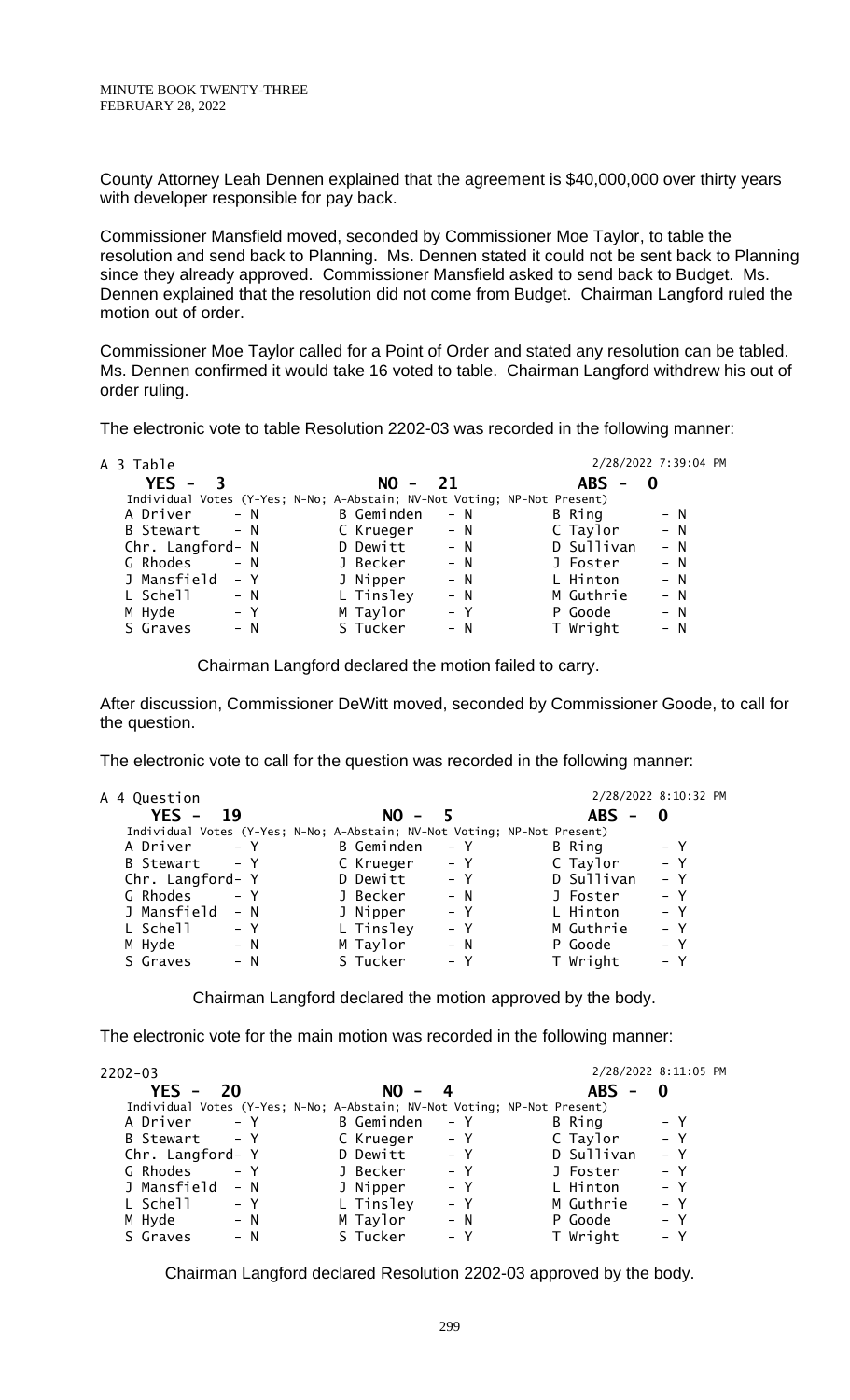### **FIANANCIAL MANAGEMENT**

**\_\_\_\_\_\_\_\_\_\_\_\_\_\_\_\_\_\_\_\_\_\_\_\_\_\_\_\_\_\_\_\_\_\_\_\_\_\_\_\_\_\_\_\_\_\_\_\_\_\_\_\_\_\_\_\_\_\_\_\_\_\_\_\_\_\_\_\_\_\_**

Commissioner Becker introduced the following resolution and moved to amend; seconded by Commissioner Schell, to add the following language. *All required documents to be sent to the Finance Department before purchase orders are issued or request for payments are made.*

#### **2202-09 A RESOLUTION APPROVING TENNESSEE DEPARTMENT OF TRANSPORTATION SELECTION POLICY**

**BE IT RESOLVED** by the Sumner County Board of County Commissioners meeting in regular session on this the 28<sup>th</sup> day of February 2022, that this body hereby approves Tennessee Department of Transportation Selection Policy, as shown on the attachment herewith.

The electronic vote was recorded in the following manner:

| 2202-09          |       |                                                                          |       |            | 2/28/2022 8:13:03 PM |
|------------------|-------|--------------------------------------------------------------------------|-------|------------|----------------------|
| YES $-$          | 22    | $NO -$<br>$\overline{\mathbf{0}}$                                        |       | $ABS -$    |                      |
|                  |       | Individual Votes (Y-Yes; N-No; A-Abstain; NV-Not Voting; NP-Not Present) |       |            |                      |
| A Driver         | $- Y$ | <b>B</b> Geminden                                                        | $- Y$ | B Ring     | – Y                  |
| B Stewart - Y    |       | C Krueger                                                                | $- Y$ | C Taylor   | $- Y$                |
| Chr. Langford- Y |       | D Dewitt                                                                 | – Y   | D Sullivan | $- Y$                |
| G Rhodes         | $- Y$ | J Becker                                                                 | $- Y$ | J Foster   | $- Y$                |
| J Mansfield      | $- A$ | J Nipper                                                                 | $- Y$ | L Hinton   | $- Y$                |
| L Schell         | – Y   | L Tinsley                                                                | $- Y$ | M Guthrie  | $- Y$                |
| M Hyde           | $- Y$ | M Taylor                                                                 | $- A$ | P Goode    | $- Y$                |
| S Graves         | – Y   | S Tucker                                                                 | – Y   | T Wright   | $- Y$                |
|                  |       |                                                                          |       |            |                      |

Chairman Langford declared Resolution 2202-09 approved, as amended, by the body. **\_\_\_\_\_\_\_\_\_\_\_\_\_\_\_\_\_\_\_\_\_\_\_\_\_\_\_\_\_\_\_\_\_\_\_\_\_\_\_\_\_\_\_\_\_\_\_\_\_\_\_\_\_\_\_\_\_\_\_\_\_\_\_\_\_\_\_\_\_\_**

## **BUDGET COMMITTEE**

Commissioner Chris Taylor introduced the following resolution and moved for approval; Commissioner Stewart seconded the motion.

#### **2202-04 A RESOLUTION APPROPRIATING UP TO \$100,000.00 FROM THE LOCAL CAPITAL PROJECTS RESTRICTED FUND BALANCE FOR THE REPAIR AND PAVING OF THE FIRST UNITED METHODIST CHURCH OF GALLATIN PARKING AREA, SUBJECT TO COMPETITIVE BIDS AND SIGNING BY BOTH PARTIES OF AN AGREEMENT TO AUTHORIZE USE OF THE AREA BY COUNTY EMPLOYEES AND INVITEES**

**BE IT RESOLVED** that the Sumner County Board of County Commissioners meeting in regular session on this the 28<sup>th</sup> day of February 2022, that this body hereby appropriates up to \$100,000.00 from the local capital projects restricted fund balance for the repair and paving of the First United Methodist Church of Gallatin Parking Area, subject to competitive bids and signing both parties of an agreement to authorize use of the area by county employees and invitees, as shown on the attachment herewith.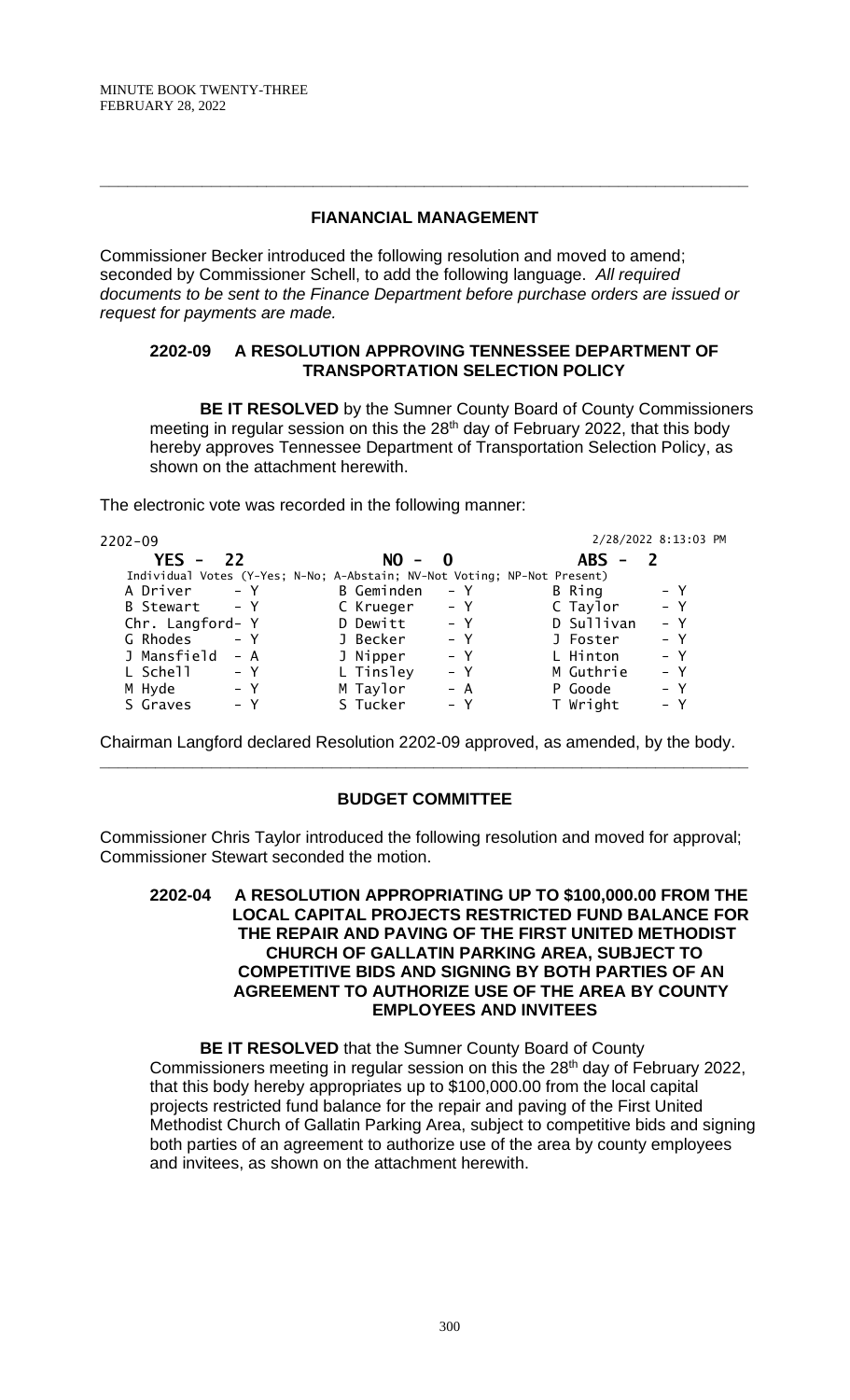The electronic vote was recorded in the following manner:

| $2202 - 04$                                                              |                   |       |            | 2/28/2022 8:15:10 PM |
|--------------------------------------------------------------------------|-------------------|-------|------------|----------------------|
| $YES - 24$                                                               | $NO - 0$          |       | $ABS -$    | - 0                  |
| Individual Votes (Y-Yes; N-No; A-Abstain; NV-Not Voting; NP-Not Present) |                   |       |            |                      |
| $- Y$<br>A Driver                                                        | <b>B</b> Geminden | $- Y$ | B Ring     | $- Y$                |
| B Stewart - Y                                                            | C Krueger         | – Y   | C Taylor   | $- Y$                |
| Chr. Langford- Y                                                         | D Dewitt          | $- Y$ | D Sullivan | $- Y$                |
| G Rhodes<br>$- Y$                                                        | J Becker          | $- Y$ | J Foster   | $- Y$                |
| J Mansfield<br>$- Y$                                                     | J Nipper          | $- Y$ | L Hinton   | $- Y$                |
| L Schell<br>$- Y$                                                        | L Tinsley         | $- Y$ | M Guthrie  | $- Y$                |
| M Hyde<br>$- Y$                                                          | M Taylor          | – Y   | P Goode    | $- Y$                |
| S Graves<br>$- Y$                                                        | S Tucker          | – Y   | T Wright   | $- Y$                |

Chairman Langford declared Resolution 2202-04 approved unanimously by the body.

\_\_\_\_\_\_\_\_\_\_\_\_\_\_\_\_\_\_\_\_\_\_\_\_\_\_\_\_\_\_\_\_\_\_\_\_\_\_\_\_\_\_\_\_\_\_\_\_\_\_\_\_\_\_\_\_\_\_\_\_\_\_\_\_\_\_\_\_\_\_\_\_\_\_\_

Commissioner Chris Taylor introduced the following resolution and moved for approval; Commissioner Foster seconded the motion.

#### **2202-05 A RESOLUTION APPROPRIATING \$1,500,000.00 FROM LOCAL CAPITAL PROJECTS RESTRICTED FUND BALANCE TO REPAIR/REPLACE ROOFS AT JAIL/SHERIFF'S OFFICE/COURTS; AND TO REPAIR ROOF FOR GALLATIN LIBRARY AND EMERGENCY MEDICAL SERVICES**

**BE IT RESOLVED** by the Sumner County Board of County Commissioners meeting in regular session on this the 28<sup>th</sup> day of February 2022, that this body hereby appropriates \$1,500,000.00 from local capital projects restricted fund balance to repair/replace roofs at Jail/Sheriff's Office/Courts; and to repair roof for Gallatin Library and Emergency Medical Services, as shown on the attachment herewith.

The electronic vote was recorded in the following manner:

| 2202-05                                                                  |       |                   |       |        | 2/28/2022 8:17:33 PM |              |  |
|--------------------------------------------------------------------------|-------|-------------------|-------|--------|----------------------|--------------|--|
| YES -<br>- 24                                                            |       | $NO - 0$          |       |        | $ABS -$              | $\mathbf{0}$ |  |
| Individual Votes (Y-Yes; N-No; A-Abstain; NV-Not Voting; NP-Not Present) |       |                   |       |        |                      |              |  |
| A Driver                                                                 | $- Y$ | <b>B</b> Geminden | – Y   | B Ring |                      | $- Y$        |  |
| B Stewart                                                                | $- Y$ | C Krueger         | $- Y$ |        | C Taylor             | $- Y$        |  |
| Chr. Langford- Y                                                         |       | D Dewitt          | $- Y$ |        | D Sullivan           | $- Y$        |  |
| G Rhodes                                                                 | $- Y$ | J Becker          | $- Y$ |        | J Foster             | $- Y$        |  |
| J Mansfield                                                              | – Y   | J Nipper          | $- Y$ |        | L Hinton             | $- Y$        |  |
| L Schell                                                                 | – Y   | L Tinsley         | $- Y$ |        | M Guthrie            | – Y          |  |
| M Hyde                                                                   | $- Y$ | M Taylor          | $- Y$ |        | P Goode              | $- Y$        |  |
| S Graves                                                                 | – Y   | S Tucker          | $- Y$ |        | T Wright             | $- Y$        |  |
|                                                                          |       |                   |       |        |                      |              |  |

Chairman Langford declared Resolution 2202-05 approved unanimously by the body.

**\_\_\_\_\_\_\_\_\_\_\_\_\_\_\_\_\_\_\_\_\_\_\_\_\_\_\_\_\_\_\_\_\_\_\_\_\_\_\_\_\_\_\_\_\_\_\_\_\_\_\_\_\_\_\_\_\_\_\_\_\_\_\_\_\_\_\_\_\_\_\_\_\_\_\_**